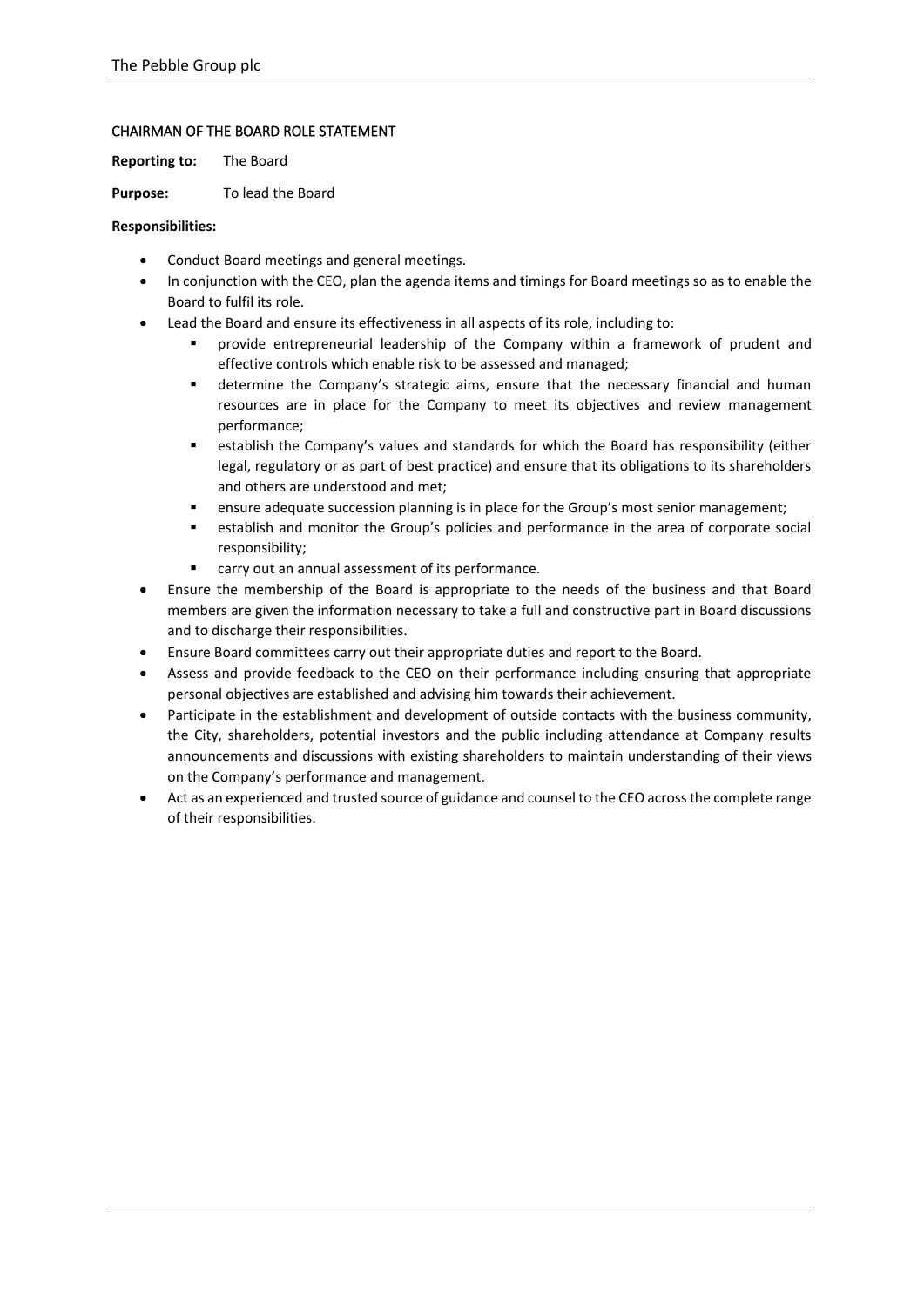# CHIEF EXECUTIVE ROLE STATEMENT

**Reporting to:** The Board

**Purpose:** To lead the delivery of the Group's strategy and the executive management of the Group

# **Responsibilities:**

- Lead the development and implementation of strategy and processes which enable the Group to meet the requirements of its shareholders.
- Meet the Group's budgets and other financial objectives.
- Lead the design and development of the policies and processes required for the direction and management of the organisation.
- Create the appropriate organisation design and environment for the recruitment, engagement, retention and development of the personnel necessary to deliver the strategy.
- Set objectives for their direct reports and manage their achievement.
- Ensure management of subsidiary companies is appropriate to the needs of the Group.
- Represent the Group and further its best interests with the business community, the City, shareholders, potential investors, customers, suppliers and the public, acting as the principal spokesperson for the Company (unless otherwise agreed by the Board in specific circumstances or for specific purposes).
- Ensure compliance with legal and regulatory requirements.
- Monitor standards of corporate governance (including financial control).
- Keep the Board informed on all of the above matters in a timely manner.
- Provide the Board with regular and wide-ranging information on the Group's performance, conditions and trends in its markets, succession planning for senior roles and other matters of importance to the understanding of the Group's business and future plans.